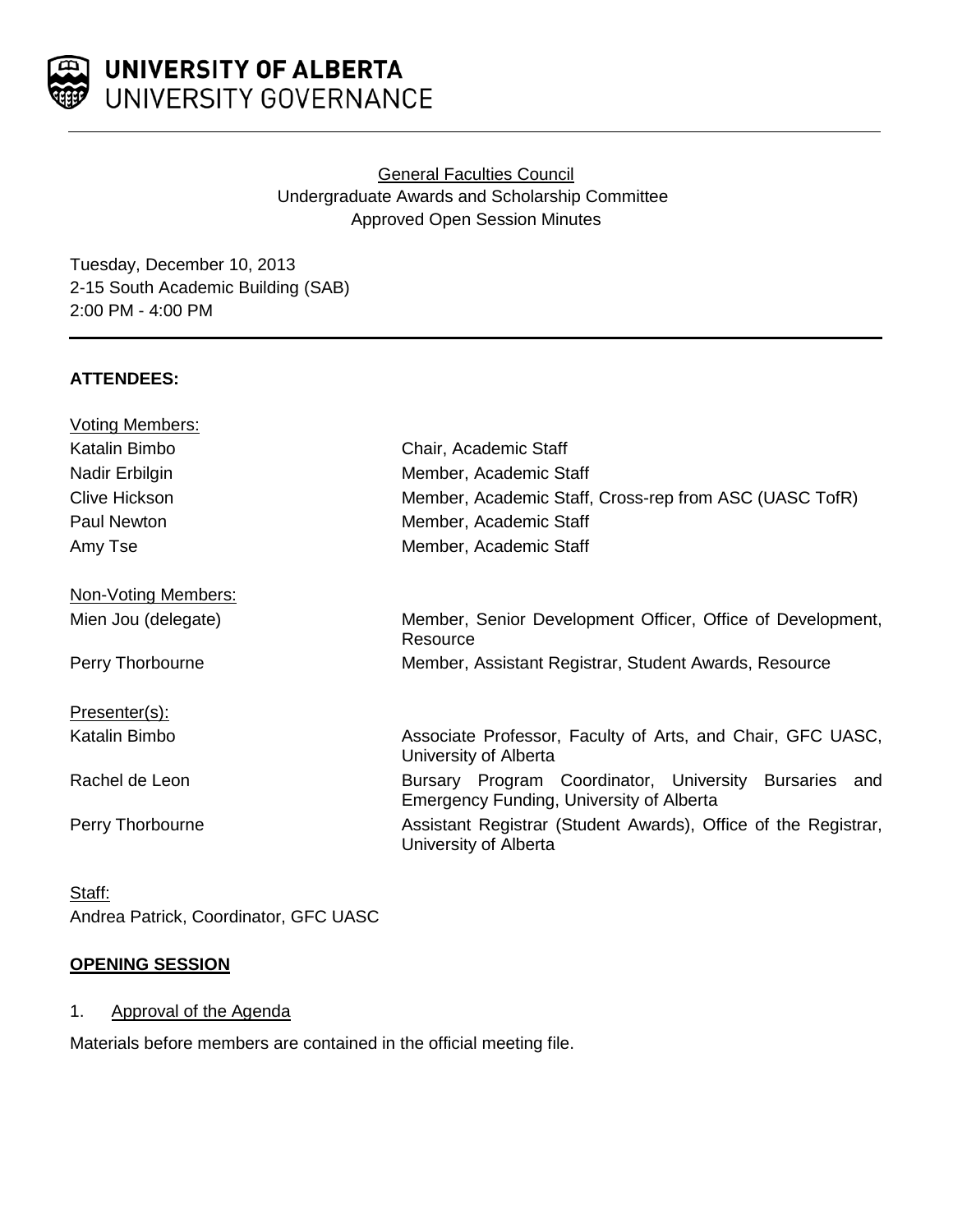## Motion: Erbilgin/Hickson

THAT the GFC Undergraduate Awards and Scholarship Committee approve the Agenda.

**CARRIED**

### 2. Approval of the Open Session Minutes of November 12, 2013

Materials before members are contained in the official meeting file.

### Motion: Tse/Erbilgin

THAT the GFC Undergraduate Awards and Scholarship Committee approve the Minutes of November 12, 2013.

**CARRIED**

### 3. Comments from the Chair

The Chair commented on a number of relevant items to members.

### **ACTION ITEMS**

4. New Undergraduate Student Awards and Scholarships for Approval

Materials before members are contained in the official meeting file.

*Presenter*: Perry Thorbourne

*Purpose of the Proposal*: To approve new undergraduate awards and scholarships.

#### *Discussion*:

Members engaged in discussion in relation to Items 1, 2 and 3.

Items 1 and 2: Members enquired about the certificate program listed within the scholarships.

Item 3: Members discussed the term "special consideration" and the exclusivity towards Lister Hall residency as listed within the conditions of the award. A member enquired about the definition of "satisfactory academic standing". A member requested clarification surrounding the lack of information regarding annual funding within the terms of award.

Motion: Hickson/Newton

THAT the GFC Undergraduate Awards and Scholarship Committee approve, under delegated authority from General Faculties Council, new undergraduate student awards and scholarships, as submitted by the Student Awards Office and as set forth in Attachment 2, to be effective immediately.

**CARRIED**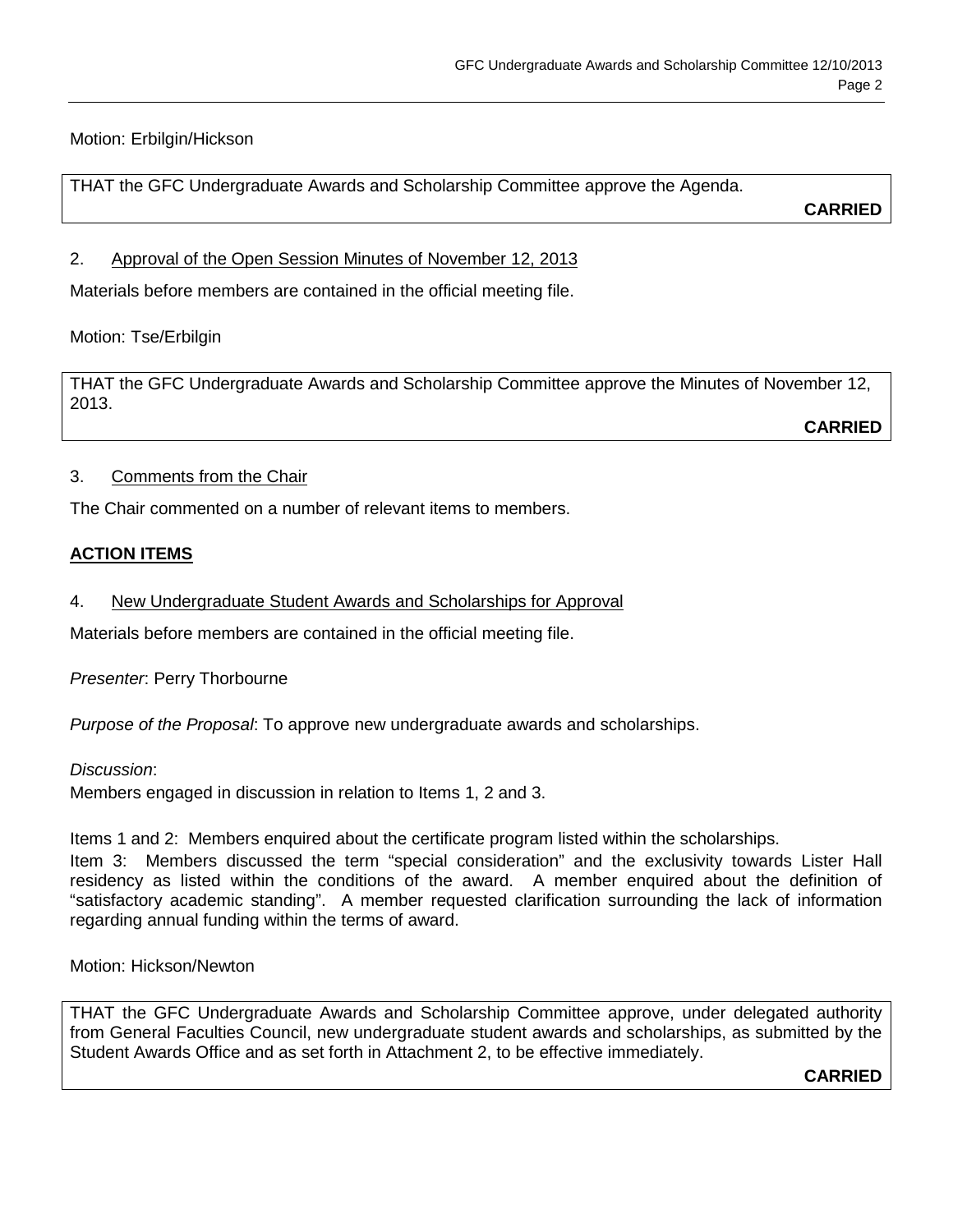#### 5. New Undergraduate Student University Bursaries and Emergency Funding (UBEF) Bursaries for Approval

Materials before members are contained in the official meeting file.

*Presenter*: Rachel de Leon

*Discussion*: Members discussed Items 2 and 3.

Item 2: Members agreed to a grammatical amendment to the wording of the bursary.

Item 3: Members discussed grammar used within the bursary, and a member requested clarification surrounding the term "who are from Alberta". A member requested additional information regarding the age of the student, as stipulated within the conditions of the bursary. A member requested clarification in terms of whether part-time students would be eligible for the bursary.

Motion: Erbilgin/Tse

THAT the GFC Undergraduate Awards and Scholarship Committee approve, under delegated authority from General Faculties Council, new undergraduate student University Bursaries and Emergency Funding (UBEF) Bursaries, as submitted by University Bursaries and Emergency Funding (UBEF) and as set forth in Attachment 2, as amended, to be effective immediately.

**CARRIED**

#### **DISCUSSION ITEMS**

6. Question Period

There were no questions.

### **INFORMATION REPORTS**

### 7. Items Approved by the GFC Undergraduate Awards and Scholarship Committee by E-mail Ballots (non-debatable)

There were no items.

8. Information Items Forwarded to Committee Members Between Meetings

There were no items.

#### **CLOSING SESSION**

9. Adjournment

The Chair adjourned the meeting at 2:30 p.m.